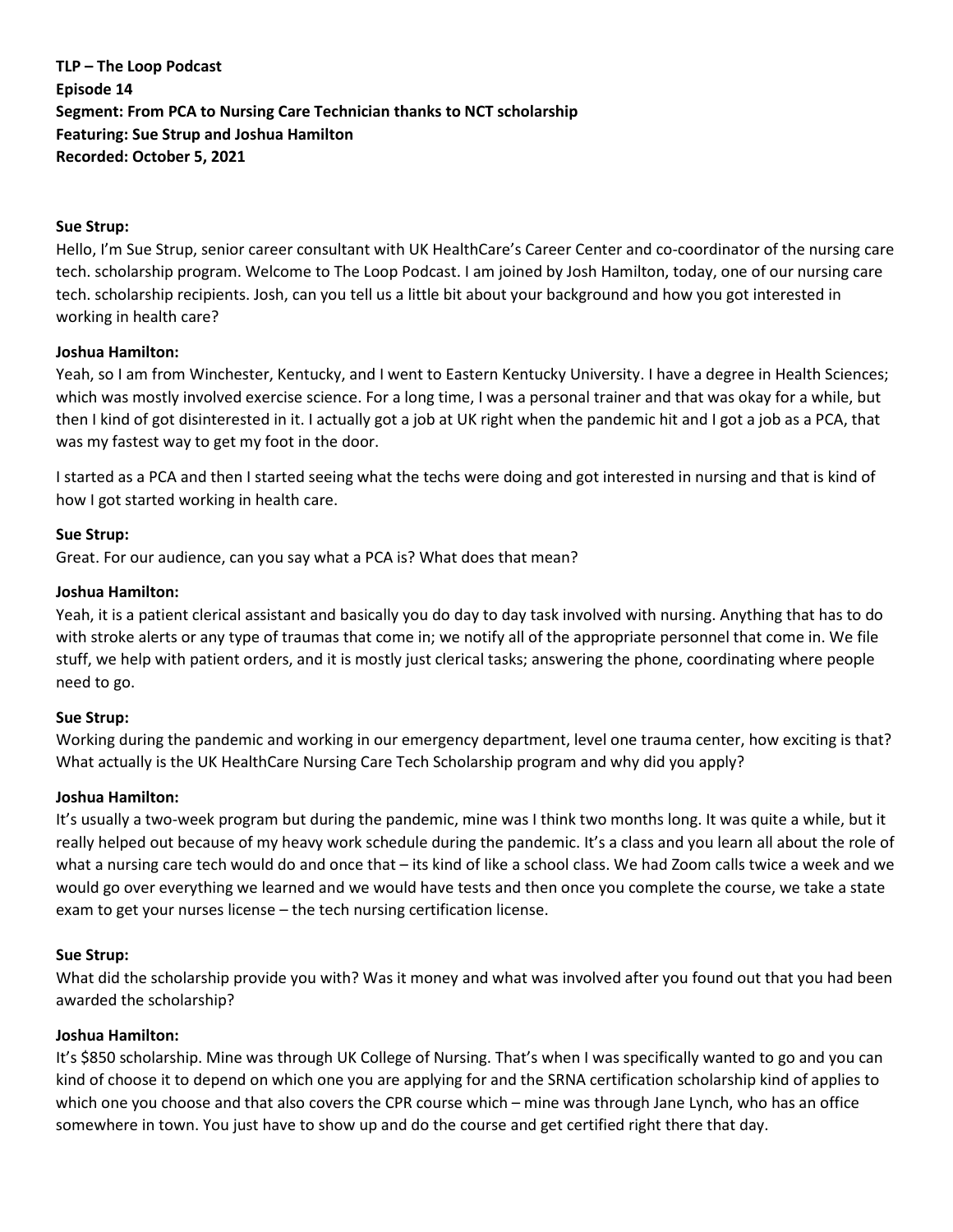### **Sue Strup:**

Wow. Does someone need – I know you said you previously had worked for UK HealthCare in the emergency department in a patient clerical assistant position, but does someone need to work in health care to apply for this scholarship program?

# **Joshua Hamilton:**

No, you can work at Starbucks really, I mean, you can work anywhere; I just happened to work at UK and I just heard about it through other people.

## **Sue Strup:**

That's wonderful. Did you find that the state registered nursing assistant course was very challenging or difficult?

### **Joshua Hamilton:**

Not really, I had a lot of experience prior through EKU with anatomy and physiology, so it was a little bit of a refresher. Especially the two-week course, it can be a little bit strenuous because it is a lot of information in a short amount of time but its not that bad.

## **Sue Strup:**

Wow that is great. Are you obligated to work for UK HealthCare because you were a scholarship recipient?

## **Joshua Hamilton:**

Yes, as soon as your orientation ends, when your hired on as a nursing tech somewhere in UK, you have to work here for a year.

## **Sue Strup:**

Great, so you are working here in the emergency department which is fantastic, but I know you've got other scholars that are working in other areas; including I think, our Kentucky Children's Hospital, Markey Cancer Center and other medical, surgical floors. Josh, did you receive a pay increase from your role when you when you went from a patient clerical assistant to a nursing care technician?

# **Joshua Hamilton:**

Yes, so I started at about \$12.20 an hour, I'd say and that's plus shift differential. So, the way the shifts are usually set are – you work three-twelves, which I like. You get four days off which is awesome. If you work overnight like me, so you would clock in at 6:45 p.m. and leave around 7:15 a.m., you get shift differential for working those rough hours. So, it is usually around \$2 an hour difference and once I became a tech it went up to \$15.20 plus shift differential; so it can honestly on a weekend night go up to \$18 an hour.

# **Sue Strup:**

I know you probably might have future goals beyond just being a nursing care tech. Can you talk a little bit about your future goals?

# **Joshua Hamilton:**

Yeah. After you know, being a tech – the sole reason why I wanted to be a tech was to see if I would like it, like nursing and I ended up really liking it a lot. My goal is to start in fall as a second-degree nursing; so, I can go ahead and shift into that position since I have so many of the classes already done. Then, once I am a nurse I'll probably – I will stay at UK because I really like it there. Then after that, who knows, maybe do nurse prac., I don't know.

### **Sue Strup:**

That's awesome. So, becoming a nurse and then possibly a nurse practitioner, that's fantastic. If any of our listeners are interested in applying for the Nursing Care Tech Scholarship Program, how could they find out more information.

# **Joshua Hamilton:**

It's offered twice a year. Its an application process, the deadline for the next scholarship is Friday, December 31<sup>st</sup>. I had to fill out an application online as well as a consent form. I had two strong letters of recommendation from my